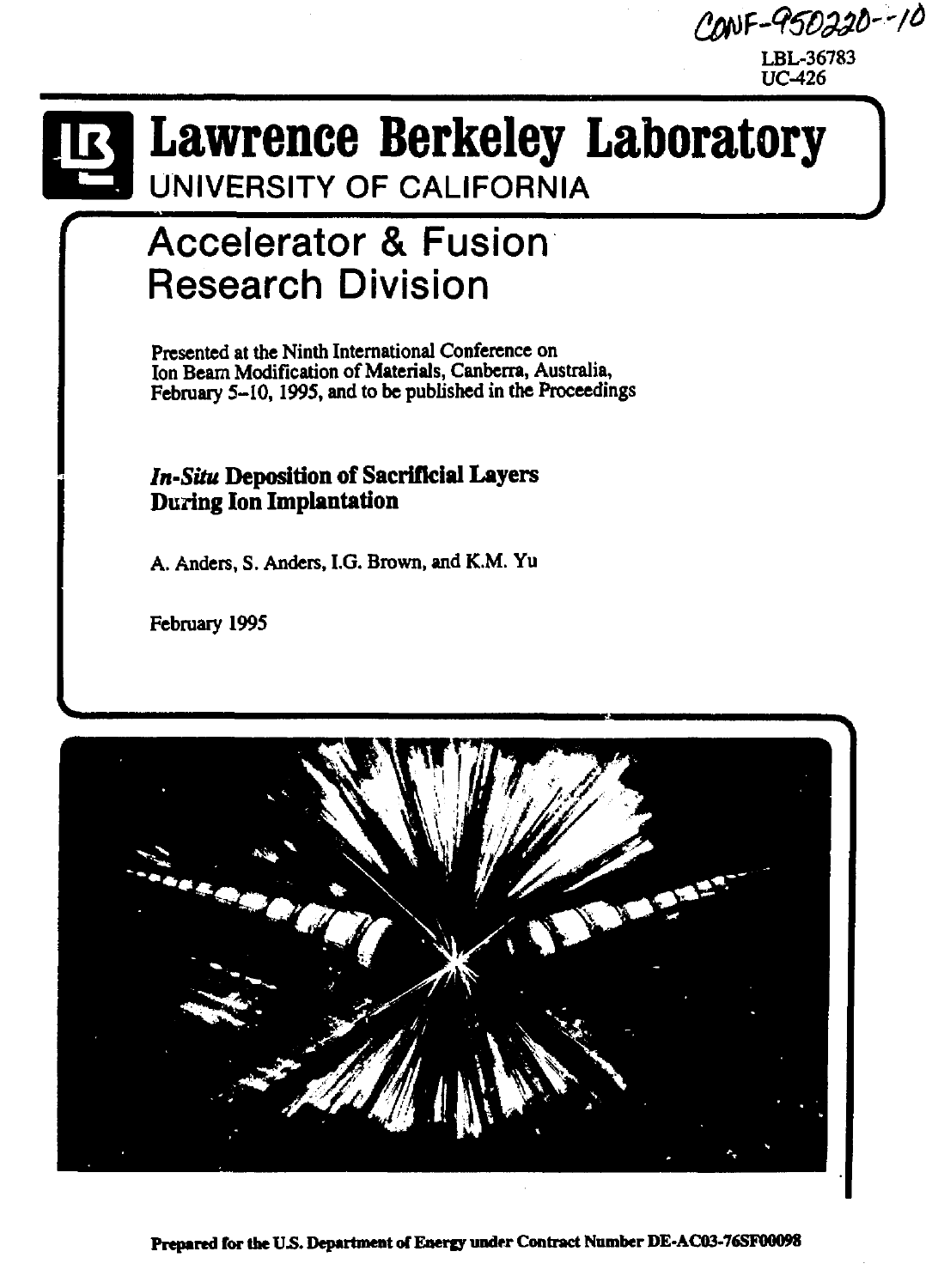#### **DISCLAIMER**

**This document was prepared as an account of work sponsored by the United States Government. While this document is believed to contain correct information, neither the United States Government nor any**  agency thereof, nor The Regents of the University of California, nor any **of their employees, makes any warranty, express or implied, or assumes**  any legal responsibility for the accuracy, completeness, or usef lness of any information, apparatus, product, or process discle ed, or **represents** that its use would not infringe privately owned rights. **Reference herein to any specific commercial product, proc :s, or service by its trade name, trademark, manufacturer, or otberwis does not necessarily constitute or imply its endorsement, recommei- .ion, or favoring by the United States Government or any agency there. ', or The Regents of the University of Califotnia. The views and opinions of authors expressed herein do not necessarily state or reflect those of the United States Government or any agency thereof, or The Regents of the University of California.** 

> **Lawrence Berkeley National Laboratory is an equal opportunity employer.**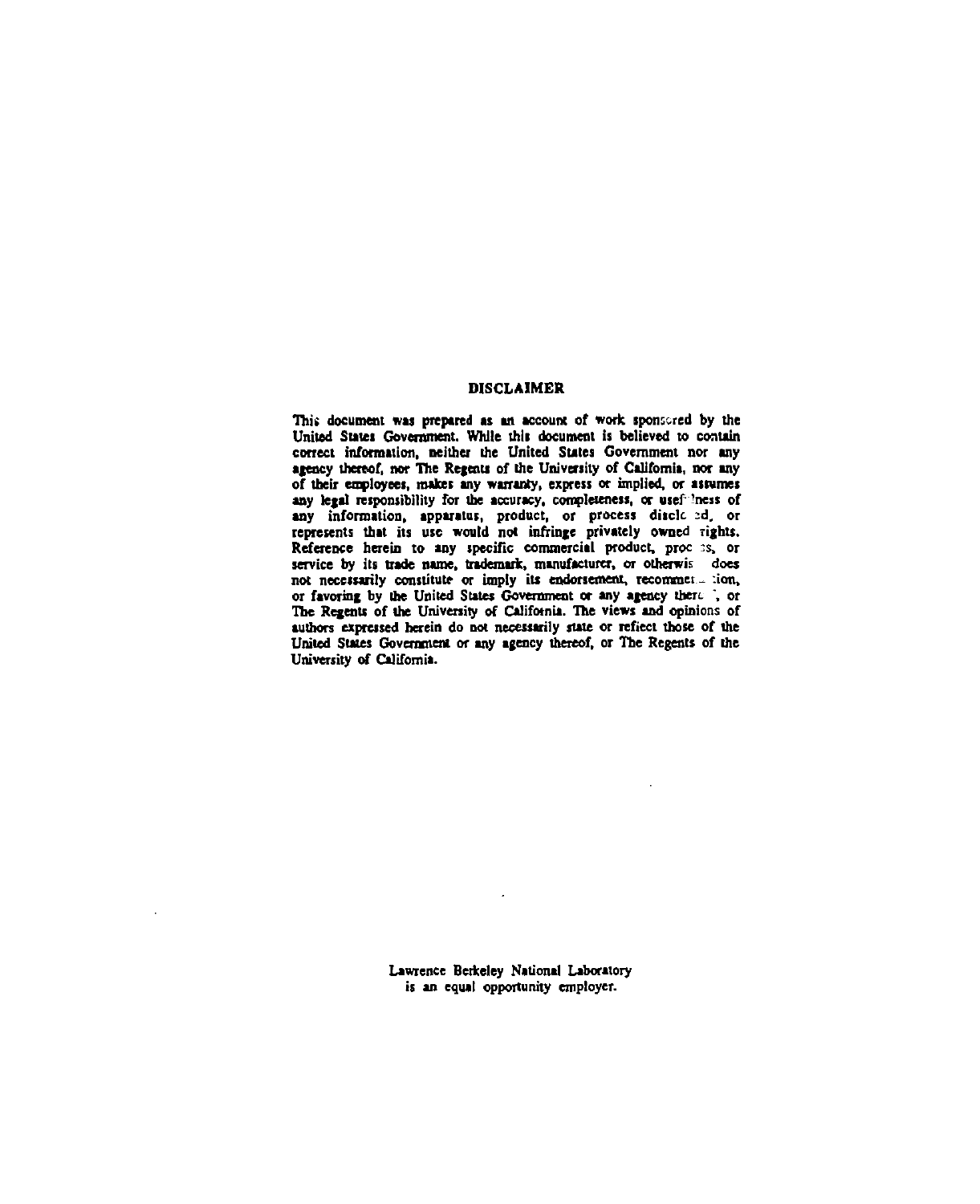## *In-Situ* **Deposition of Sacrificial Layers During Ion Implantation**

André Anders, Simone Anders, Ian G. Brown, and Kin M. Yu

Accelerator and Fusion Research Division Lawrence Berkeley Laboratory University of California Berkeley, California 94720

February 1995

This work was supported by the Electric Power Research Institute under Award Number 8042-03 and the U.S. Department of Energy, Office of Basic Energy Sciences, under Contract No. DE-AC03-76SF0O098.

**DISTRIBUTION OF THIS DOCUMENT** IS UNLIMITED <sup> $f$   $\uparrow$   $\uparrow$   $\downarrow$   $\downarrow$   $\downarrow$   $\downarrow$   $\downarrow$   $\downarrow$   $\downarrow$   $\downarrow$   $\downarrow$   $\downarrow$   $\downarrow$   $\downarrow$   $\downarrow$   $\downarrow$   $\downarrow$   $\downarrow$   $\downarrow$   $\downarrow$   $\downarrow$   $\downarrow$   $\downarrow$   $\downarrow$   $\downarrow$   $\downarrow$   $\downarrow$   $\downarrow$   $\downarrow$ 

 $\overline{\phantom{a}}$ 

 $\mathbf{r}$ 

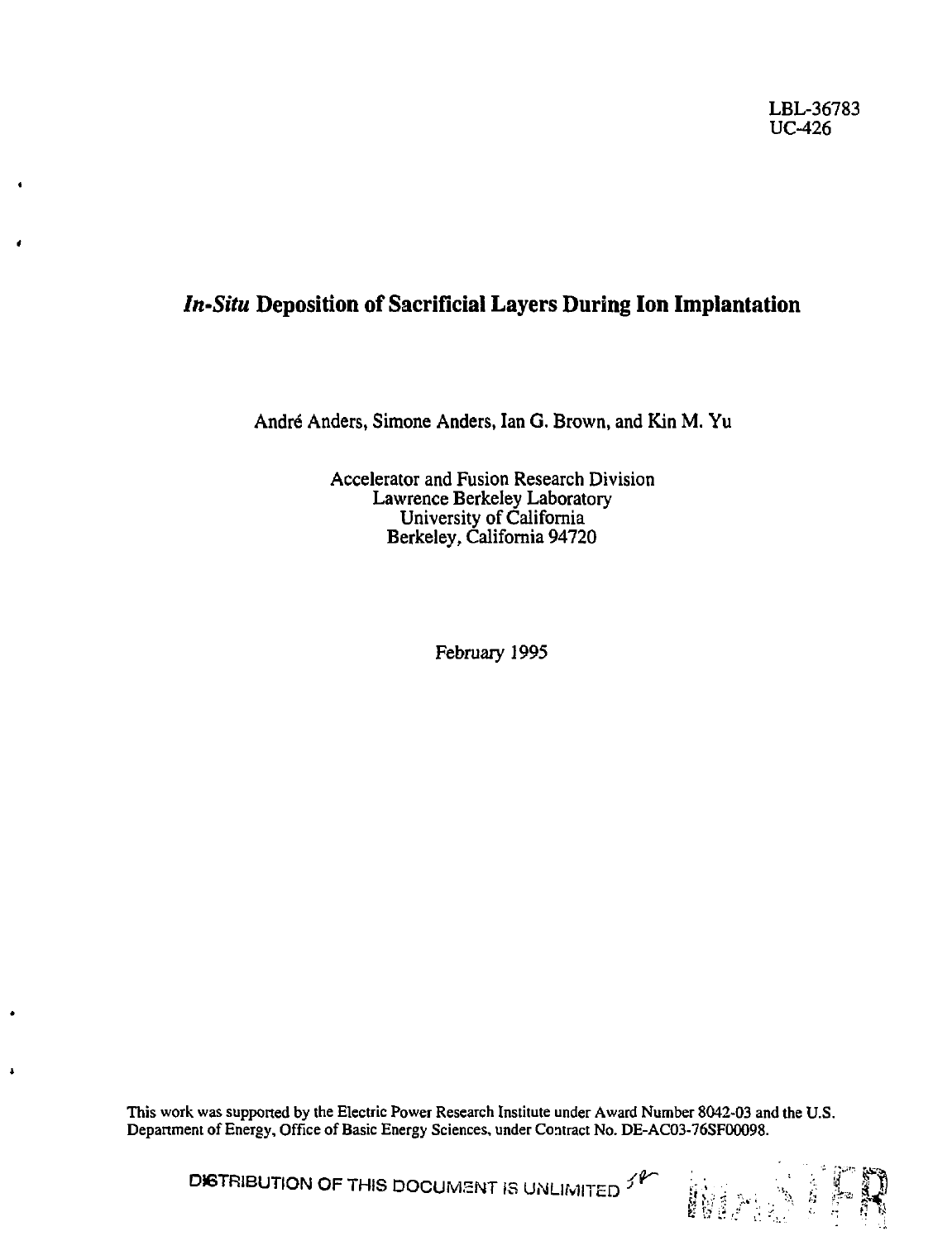## *IN-SITU* **DEPOSITION OF SACRIFICIAL LAYERS DURING ION IMPLANTATION**

**Andre Anders, Simone Anders, Ian G. Brown, Kin M. Yu** 

#### **ABSTRACT**

**The retained dose of implanted ions is limited by sputtering. It is known that a sacrificial layer deposited prior to ion implantation can lead to an enhanced retained dose. However, a higher ion energy is required to obtain a similar implantation depth due to the stopping of ions in the sacrificial layer. It is desirable to have a sacrificial layer of only a few monolayers thickness which can be renewed after it has been sputtered away. We explain the concept and describe two examples: (i) metal ion implantation using simultaneously a vacuum arc ion source and filtered vacuum arc plasma sources, and (ii) Metal Plasma Immersion Ion Implantation and Deposition (MePIIID). In MePIIID, the target is immersed in a metal or carbon plasma and a negative, repetitively pulsed bias voltage is applied. Ions are implanted when the bias is applied while the sacrificial layer suffers sputtering. Low-energy thin film deposition - repair of the sacrificial layer - occurs between bias pulses. No foreign atoms are incorporated into the target since the sacrificial film is made of the same ion species as used in the implantation phase.** 

#### **I. INTRODUCTION**

Ion implantation is a well-established method to modify the near-surface properties of **materials, and a wide range of applications exists. A unique feature of ion implantation is that the fraction of implanted species in the target material can exceed the limits given by**  (equilibrium) thermodynamics. However, the retained dose of implanted ions is limited by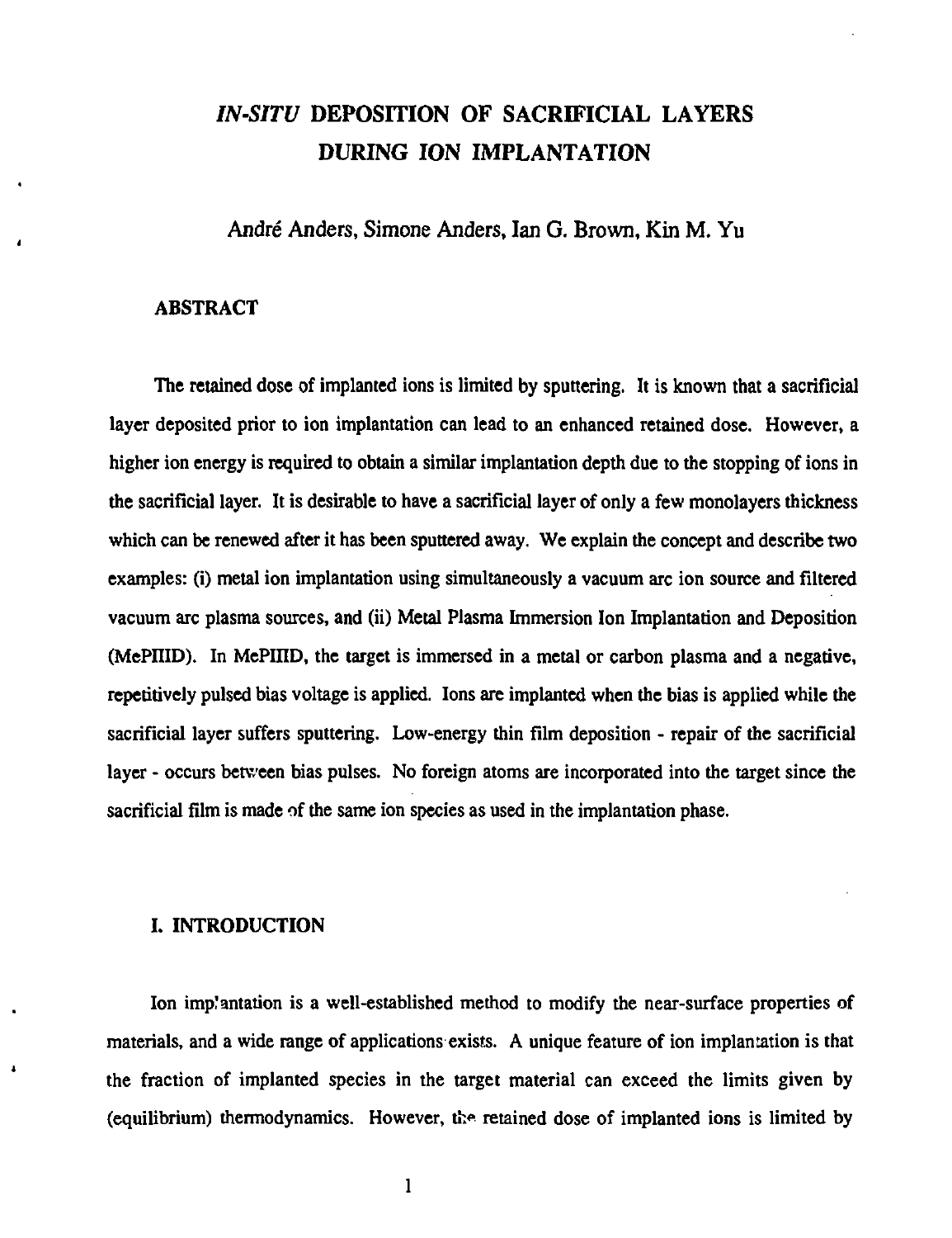**sputtering: a significant fraction of ions is removed from the target by sputtering when the dose is high.** 

**Clapham and coworkers [1] used a thin carbon coating ("sacrificial layer") of the target to increase the retained dose of iridium ions implanted into copper. Carbon was chosen because its sputtering rate is relatively small due to its small atomic density and nuclear stopping power. It was shown that the iridium concentration could be significantly enhanced. The sacrificial layer was deposited prior to ion implantation. Its thickness had to be carefully chosen: if it is too thin then it will be sputtered away before the implantation is finished, and if it is too thick then the incident ions stop in the layer rather than in the underlying target. Another drawback is ion mixing of carbon with the target, which may not be tolerable in some applications.** 

**In ion beam assisted deposition (IBAD), thin films are formed while bombarded with ions. This results in improved film quality and adhesion. The energy of ions is usually too low to speak of ion implantation. Russian scientists have recently reported about vacuum arc metal ion sources which can operate alternately in an ion deposition and ion implantation mode by switching the ion extraction voltage [2,3], This suggests that sacrificial layers can be deposited not only prior but during ion implantation.** 

**In this paper, we investigate conditions for** *in-situ* **deposition of sacrificial layers. Two experimental approaches to the problem are considered: (i) metal ion beam implantation with simultaneous pulsed plasma deposition, and (ii) metal plasma immersion ion implantation and deposition with matched bias duty cycle.** 

#### **II. IN-SITU DEPOSITION OF A SACRIFICIAL LAYER: CONCEPT**

**The retained dose is limited by sputtering since not only the original target but also previously implanted ions are sputtered. The maximum achievable concentration of implanted ions is reached when the amount of implanted ions leaving the surface by sputtering equals the amount** 

 $\pmb{\mathsf{L}}$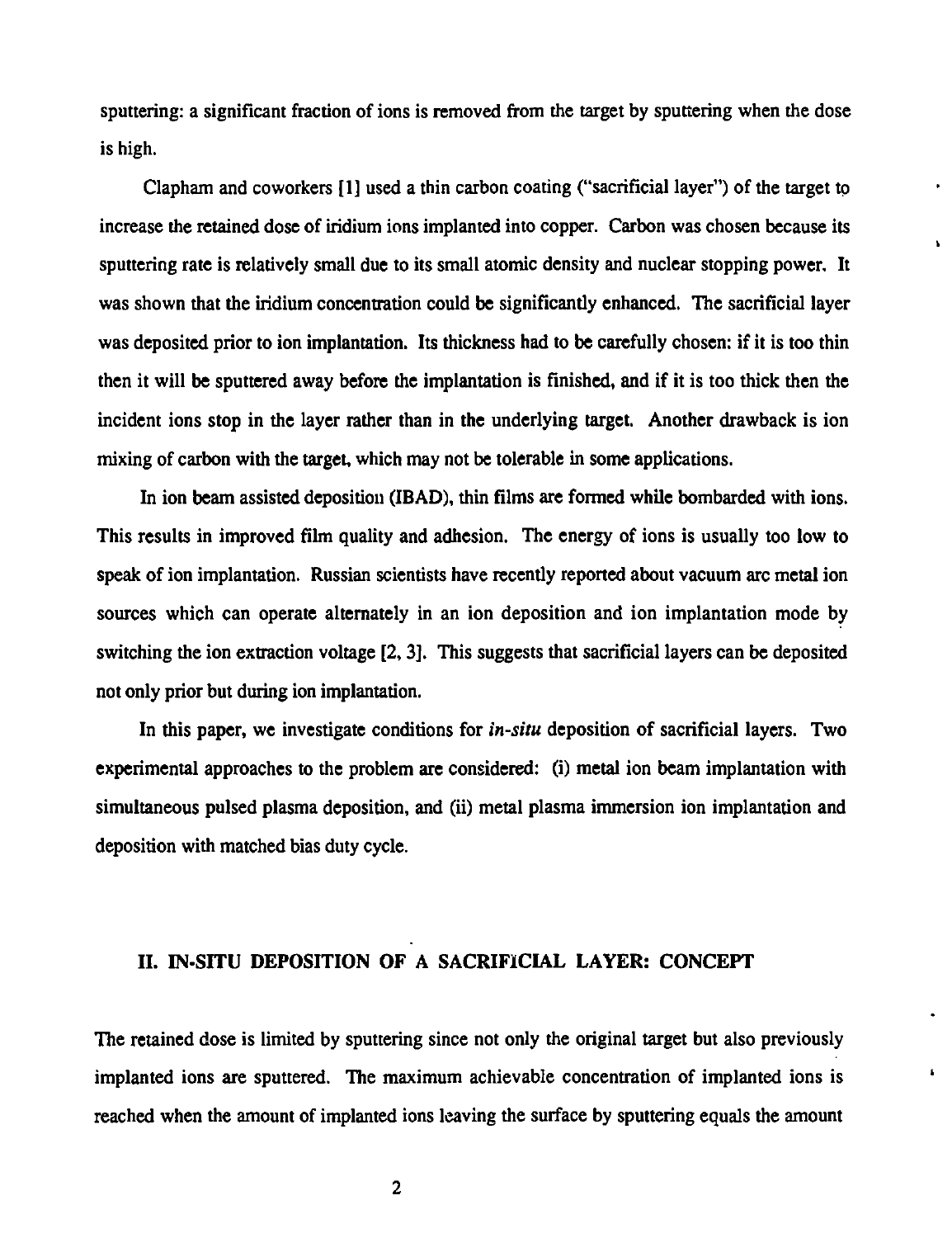of incident ions. It is useful to distinguish between the partial sputtering rates of implanted material and original target material,  $\gamma_i = \Delta N_i/N_i$  and  $\gamma_i = \Delta N_i/N_i$ , respectively; where  $\Delta N_i$  is the number of sputtered atoms of previously implanted material, *N<sup>t</sup>* is the number of sputtered target atoms, and  $N_i$  is the number of incident ions (all numbers are counted for a given period of time). Both  $\gamma_t$  and  $\gamma_t$  depend on the energy of incident ions, the angle of incidence, the actual target composition, and other parameters. The ratio between the partial sputtering rates is mainly determined by the fraction  $\alpha$  of the implanted material at the surface,  $0 \le \alpha \le 1$ . The more  $\alpha$ increases the more implanted material is sputtered.

The idea of a "sacrificial layer" is to protect the original surface of the target by a very thin coating. Sputtering is not avoided, but it is the sacrificial layer that is sputtered. Sputtered atoms are lost from the very top atomic monolayers, and thus the sacrificial layer could be kept very thin (a few monolayers) if a "repair" is possible during ion implantation. Such a "repair" is possible by *in-situ* deposition of a thin film, preferably of the same material as implanted since this does not introduce foreign species. Of course, other materials have been used when implanting gaseous ions.

In the following we assume that a thin film is deposited of the same material as is implanted. The partial sputtering rate of the implanted material is the partial sputter rate of the implanted *and* deposited material (the index "i" which refers to both the implanted and deposited material),  $\gamma_i^{imp} = \Delta N_i^{imp}/N_i$  and  $\gamma_i^{dep} = \Delta N_i^{dep}/N_i$  with  $\gamma_i = \gamma_i^{imp} + \gamma_i^{dep}$ . The loss of implanted ions can be minimized at the expense of the loss of deposited ions. In this way, very high concentrations of implanted ions are possible. Ion beam mixing of deposited ions with target material occurs, and a two peak implantation profile can be observed: the deep peak results from the stopping of implanted ions, and the one close to the surface comes from knockon collisions occurring in the deposited sacrificial film. The difficulty for specific implantation systems is to determine the ratio of deposited and implanted material in order to maintain the sacrificial layer without growing a thick film. In the next sections we consider two examples.

J.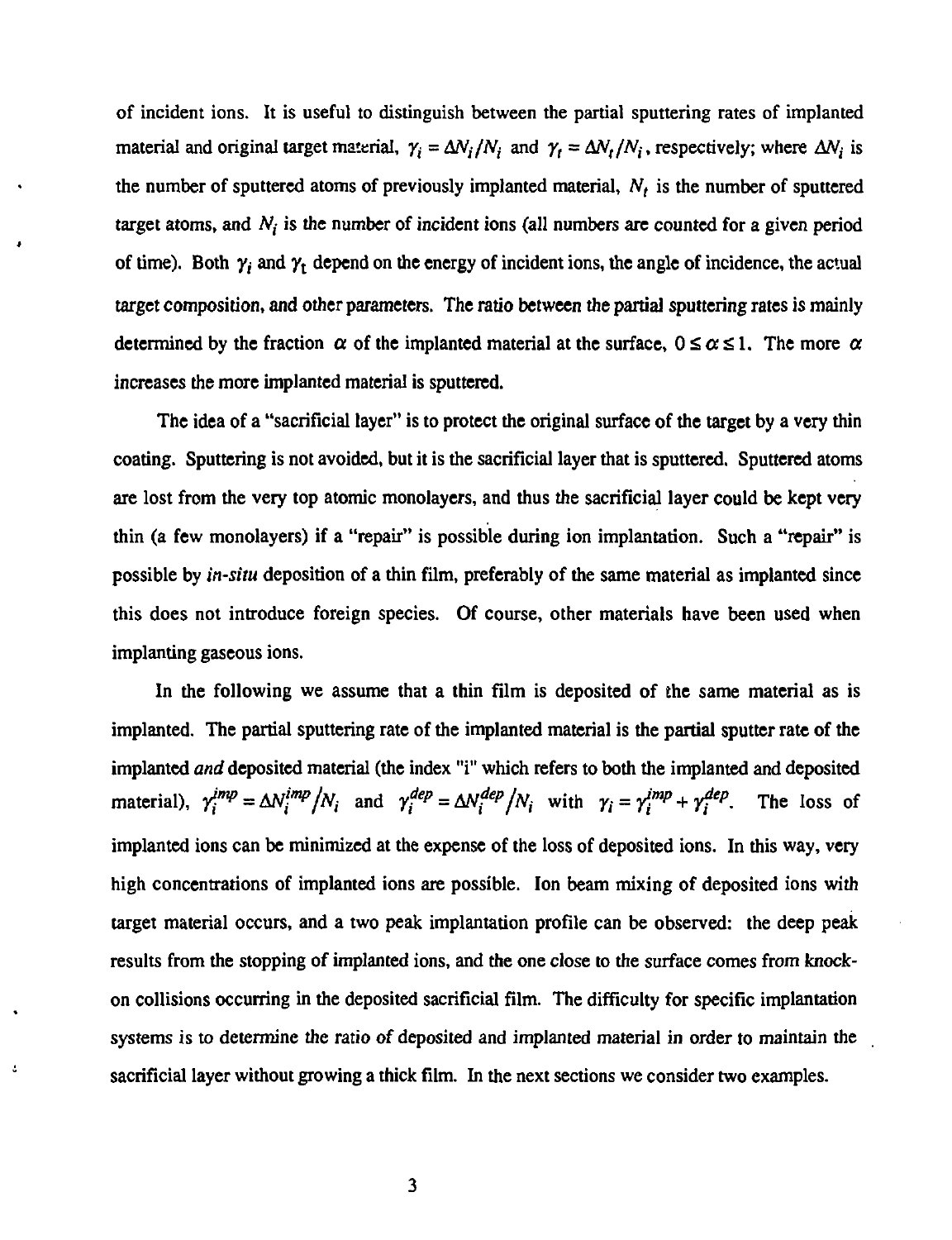## **III. DEEP ION IMPLANTATION USING A VACUUM ARC METAL ION SOURCE WITH SIMULTANEOUS METAL PLASMA DEPOSITION**

**Large area metal ion implantation is conventionally done using a broad beam metal ion source such as a vacuum arc ion source (see [4] and references therein). Ions of the cathode material are produced in vacuum arc cathode spots. They are extracted from the plasma to form an ion beam by an extractor system which consist commonly of a three-grid accel-decel system. The ion energy equals the extractor voltage times the ion charge (which is material dependent and typically 2 or 3, Ref. [4]), and energies up to 300 keV are frequently used. Since this is much more than the energy achieved in plasma immersion ion implantation (see next section), we refer to these implantation as "deep" implantations (the higher the energy the deeper the implantation).** 

**In-situ plasma deposition of a sacrificial layer can be done either using the ion source itself, but with the extraction voltage switched off, as a source of flowing, low-energy metal plasma [2, 3], or, for instance, a separate filtered vacuum arc metal plasma source [5] can be used as shown in Fig. 1. "Filtered" refers here to the removal of micron-size "macroparticles" which are usually produced in vacuum arc cathode spots. Several of such plasma sources could be used for large area, homogeneous deposition when the ion beam cross section is large. To avoid incorporation of foreign species, the cathodes of the ion beam source and the plasma sources should be made from the same material. In some cases, however, it could be desirable to deposit the material of the original target or something else determined by the application.** 

k,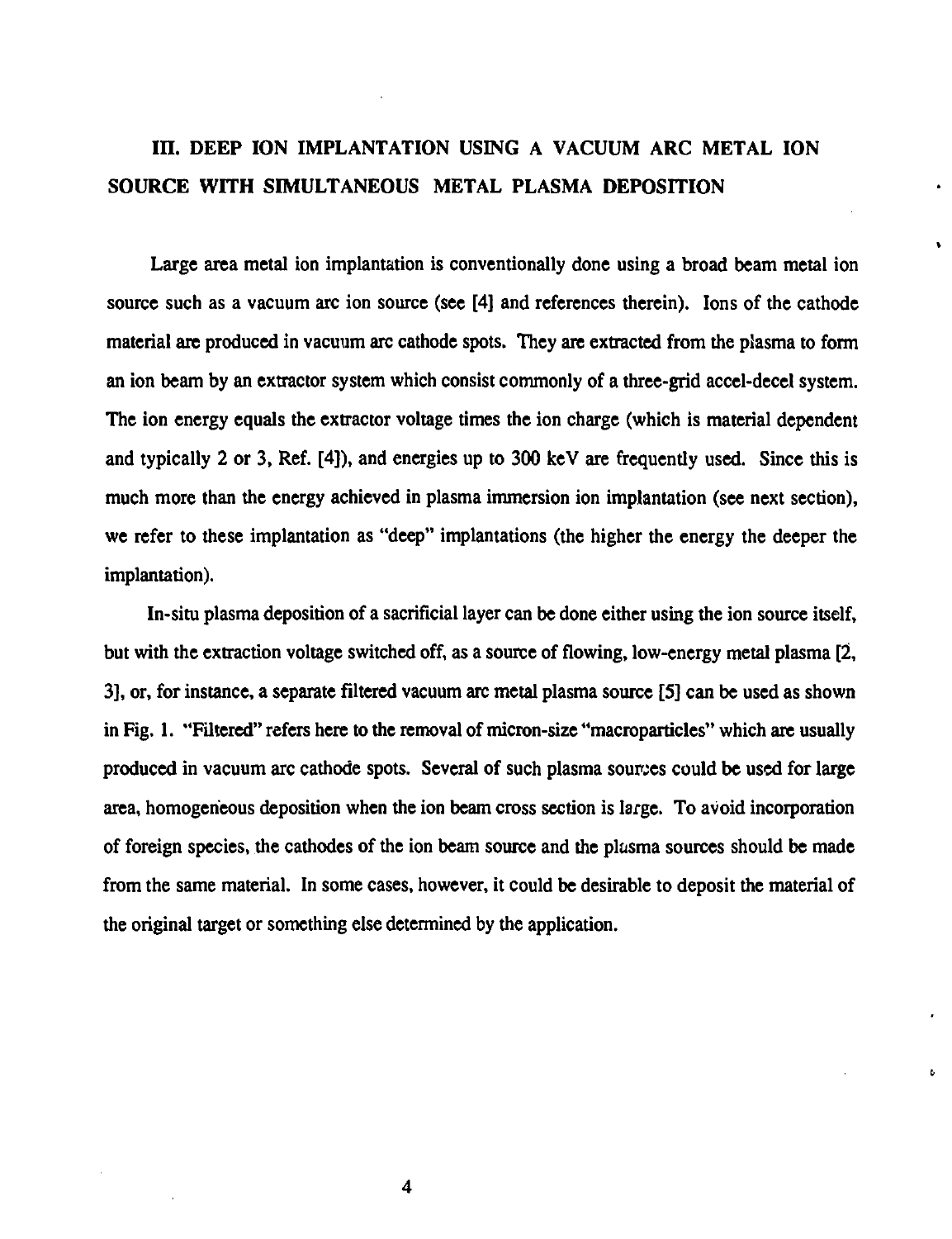## **IV. SHALLOW ION IMPLANTATION USING METAL PLASMA IMMERSION ION IMPLANTATION AND DEPOSITION**

Conrad and co-workers [6] invented another approach to gaseous ion implantation, called Plasma Source Ion Implantation (PSII) or Plasma Immersion Ion Implantation (PIII). The idea is to immerse the substrate (target) in a gaseous plasma, and repetitively bias it to a high negative potential. This leads to a repetitive formation of an electric sheath surrounding the substrate through which the plasma ions are accelerated toward the substrate and implanted below its surface. The technique has recently been expanded to metal plasmas [7, 8] providing a new method of plasma surface processing due to the condensable nature of metal plasmas. This Metal Plasma Immersion Ion Implantation and Deposition (MePIIID) technique [8] includes both ion implantation and deposition, correlated to the presence and absence of the high negative bias potential, respectively (Fig. 2). Because high voltage pulsers with high duty cycle are inefficient (no secondary electron supression) and expensive, MePIIID is more suited to lower energy and thus to relatively shallow implantation compared to implantation using vacuum arc ion sources.

MePIIID offers an elegant new way of doing *in-situ* deposition of sacrificial layers. A thin film (sacrificial layer) is deposited in the absence of bias; this film suffers sputtering when the target is biased, followed by low-energy thin film deposition, etc. In this way, the sacrificial layer is repetitively "repaired". Note that no foreign atoms are incorporated into the substrate since the sacrificial layer is made of the same ion species as used in implantation. Deposition and sputtering have to be balanced to obtain a sustainable repair. This can be done by operating at a suitable bias duty cycle which can be defined as

$$
\delta = \tau_p / (\tau_p + \tau_0) \tag{1}
$$

where  $\tau_p$  is the duration of individual bias pulses and  $\tau_0$  is the time between two pulses. If the duty cycle is too low, a metal (or carbon) film grows on the target; if the duty cycle is too high,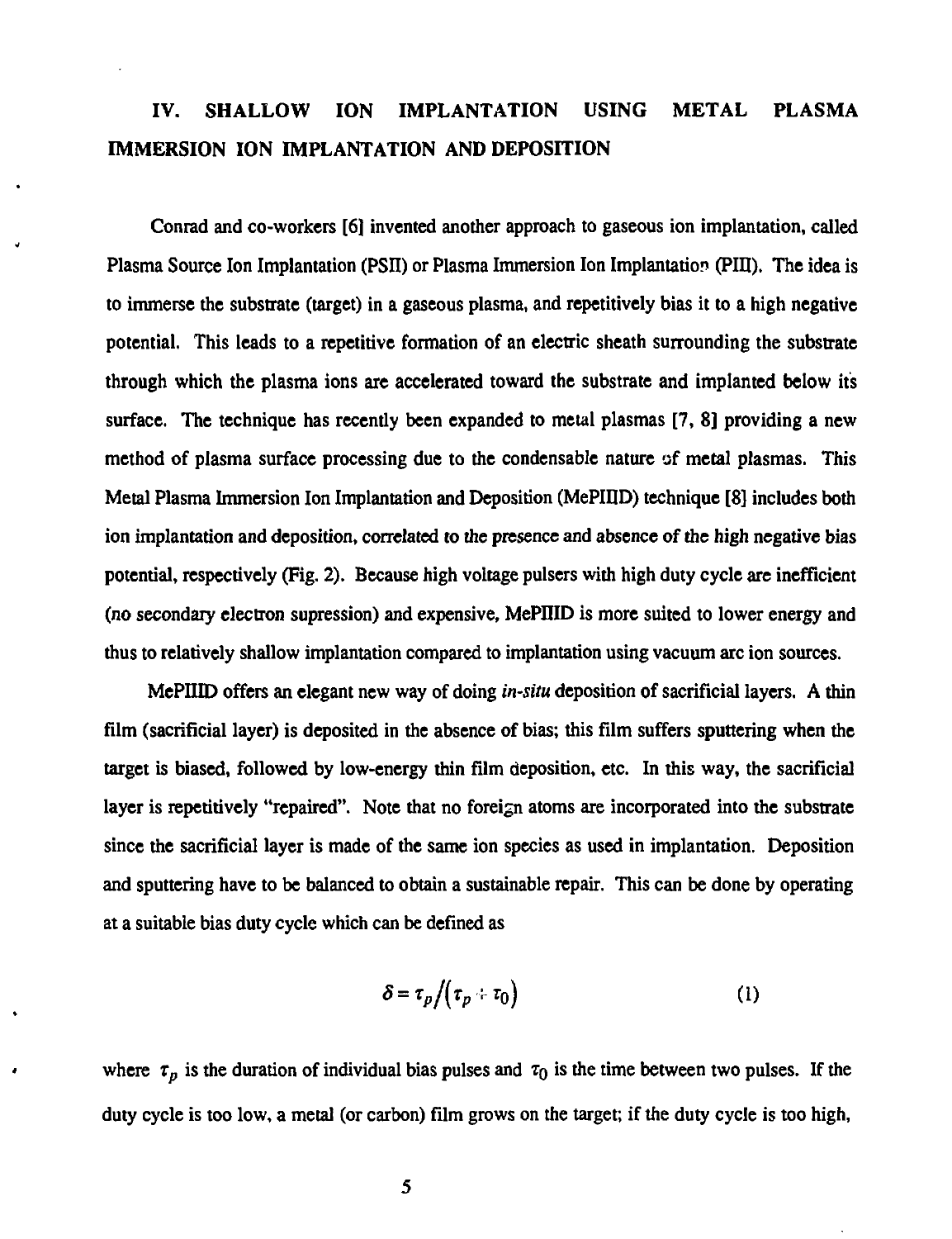**the target including the previously implanted ions will be sputtered. The balance equation can be written as follows** 

$$
(J_i \xi_i + J_n \xi_n) \tau_0 = (\gamma_i J_i + \alpha p J_i - J_n \xi_n) \tau_p \tag{2}
$$

where  $J_i$  and  $J_n$  are the ion and neutral particle flux density incident the target, respectively,  $\xi_i$  and  $\xi_n$  are the ion and neutral sticking coefficient,  $\gamma_i$  is the actual material and ion-energy**dependent partial sputter rate of previously deposited and implanted ions ("actual" refers to the rate during a pulse), and** *p* **is a function proportional to the probability at which a deposited metal ion suffers a knock-on collision (recoil implantation). Some simplifying assumptions have been made in the derivation of equ. (2): (i) the incident flux is independent of the bias pulse duration, and (ii) the term "pulse duration" is well-defined, assuming short bias rise and fall times. Equ. (2) can be further simplified since we use vacuum arc metal plasmas which are fully ionized, thus**  $J_n = 0$ . Then, equ. (2) can be approximated by

$$
\delta = (\gamma_i + 1)^{-1} \tag{3}
$$

 $\mathbf{r}$ 

**This equations gives a rough estimate of the bias duty cycle that should be used to obtain a maintained repair of the sacrificial layer.** 

**Since there is no sacrificial layer at the beginning of the process, sputtering starts with target material only. This suggests operating at a variable duty cycle: A protective film should be deposited at the beginning of the process, i.e. the bias duty cycle should be zero until a film has been formed, the thickness of which must be thick enough to cover the target but thin enough that energetic ions can be implanted through the film.** 

**Once the protective film is formed, bias pulses can be applied to begin the implantation. The duty cycle of the implantation-deposition process can be matched to rebuild the sputtered film after each implantation pulse. In addition to direct implantation, recoil implantation will**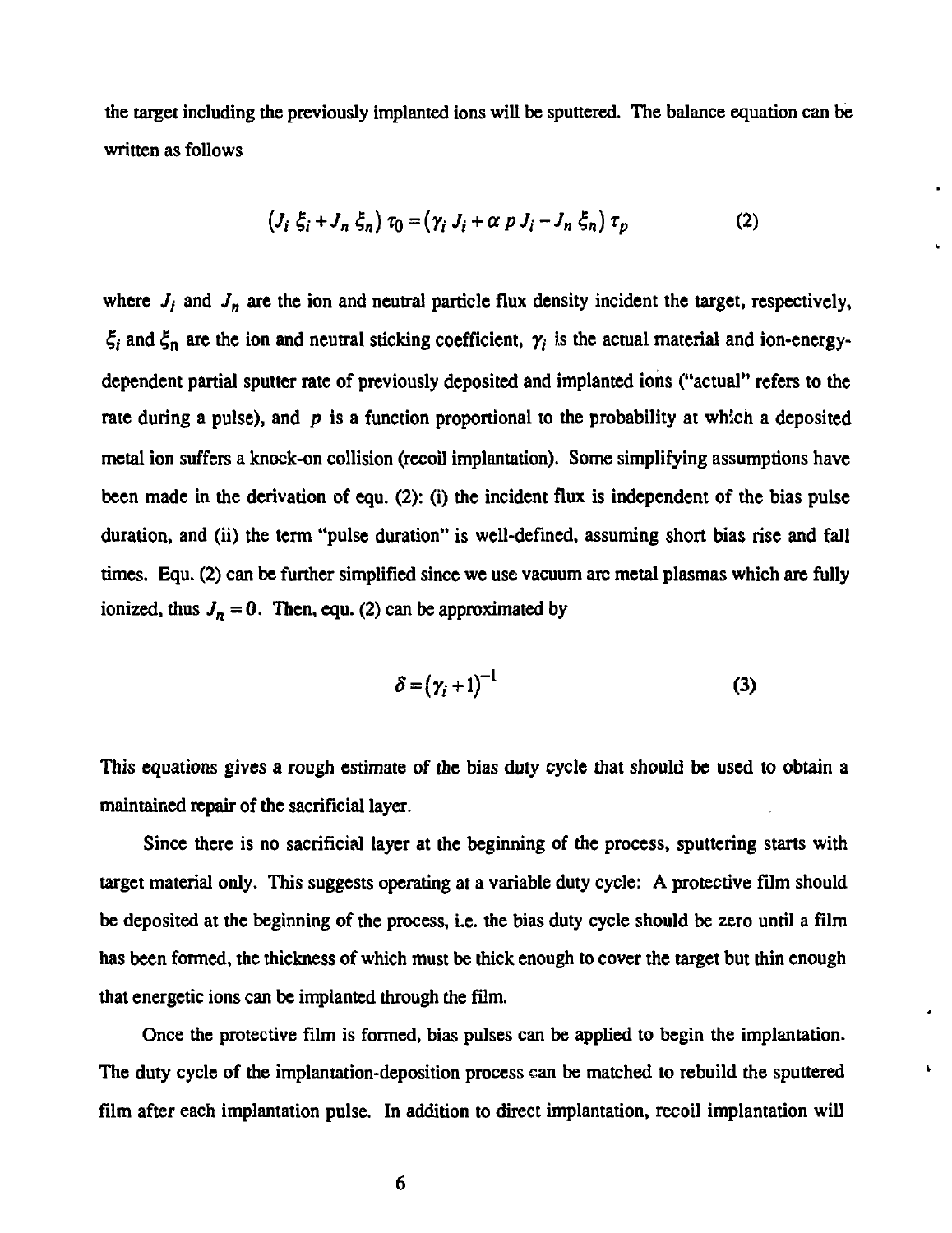occur, leading to a relatively broad intermixed layer. This layer is very beneficial when a wellbonded film is desired. If no film is required, it can be at least partially removed at the end of the implantation process simply by enhancing the duty cycle. Another way is to fill the vacuum chamber with a gas like argon and remove the metal film by argon sputtering using the same bias pulse system.

#### **V. MONTE CARLO SIMULATION**

We used the Monte Carlo simulation program T-DYN version 4.0 (Ref. [9]) which is a dynamic version of the better-known standard cascade TRIM code [10]. In contrast to TRIM, the code T-DYN takes into account gradual dynamic changes of the target (= substrate) such as composition and thickness alterations during ion beam bombardment or film growth.

The two techniques of ion beam implantation with *in-situ* deposition and MePIIID can be simultaneously investigated using the T-DYN code. In ion beam implantation, the ratio of implanted dose to deposited dose is associated with the number of ion beam pulses per ion deposition pulse. Calibration can be done for a given geometry, ion beam current, arc current, and pulse length. Alternatively, tuning of the implantation-deposition ratio can be done by changing other parameters such as the ratio of ion beam pulse length to plasma deposition pulse length. In MePIIID, the implantation-deposition ratio is simply determined by the bias duty cycle, and we use this parameter in the simulation.

As an example, we studied the implantation of tungsten ions into silicon. The total dose (including deposition) was in the range  $5 \times 10^{16}$  to  $2 \times 10^{17}$  ions/cm<sup>2</sup>. The ion energy was 75 keV in the implantation phase, corresponding to an ion extraction voltage (ion beam implantation) or bias voltage (MePIIID) of 25 kV (mean ion charge state of vacuum-arcproduced tungsten is 3+). Figure 3 shows the tungsten depth profile for various bias duty cycles at a constant dose of  $2 \times 10^{17}$  ions / cm<sup>2</sup>. 100% duty cycle corresponds to pure ion implantation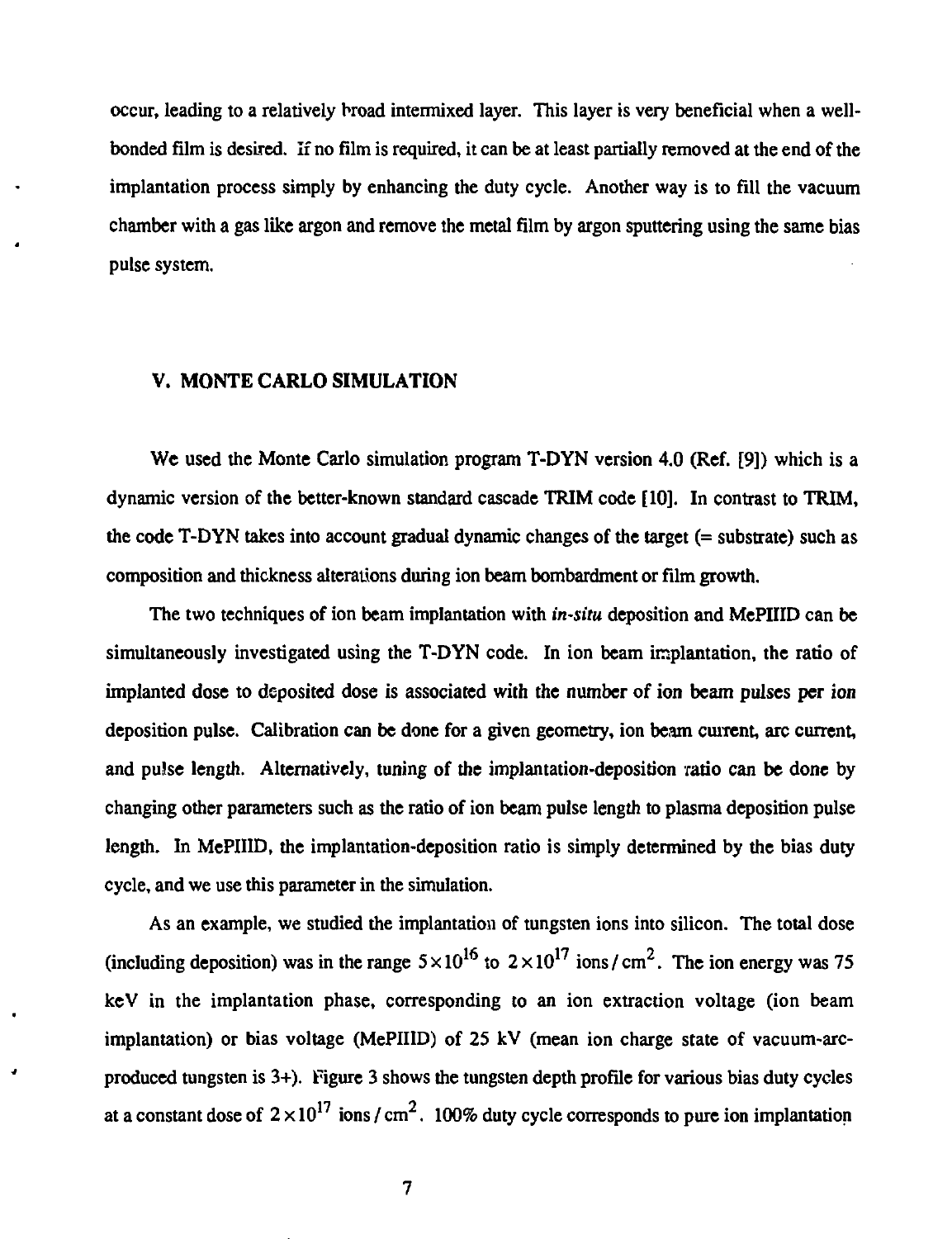without c sosition of a sacrificial layer. The retained dose of tungsten is clearly limited by **sputtering. A smaller duty cycle (increasing deposition of sacrificial layer) leads to an increase of the retained dose. When the duty cycle becomes smaller than 10%, a layer starts to grow. Figure 4 shows implantation profiles for a constant duty cycle of 50% as a function of dose. The**  profile reaches its steady-state shape at a dose of  $1.5 \times 10^{17}$  ions/cm<sup>2</sup>.

#### **VI. SUMMARY**

*In-situ* **deposition of a sacrificial layer can lead to new, previously unattainable implantation profiles. The retained dose can be significantly greater than in conventional ion implantation. As an example, tungsten ion implantation into silicon has been simulated using the Monte Carlo code T-DYN. The data obtained can be interpreted, for example, (i) in terms of using simultaneously a vacuum arc ion source and a filtered vacuum arc plasma source, or (ii) in terms of the new technique of duty-cycle-matched MePIIID. Here, deposition between bias pulses is matched with sputtering during bias pulses . In both cases, direct and recoil ion implantation is obtained. No foreign atoms are incorporated into the target since the sacrificial layer is made of the same ion species as used for ion implantation.** 

#### **ACKNOWLEDGMENTS**

**This work was supported by the Electric Power Research Institute under Award Number 8042-03 and the U.S. Department of Energy, Office of Basic Energy Sciences, under Contract Number DE-AC03-76SF00098.**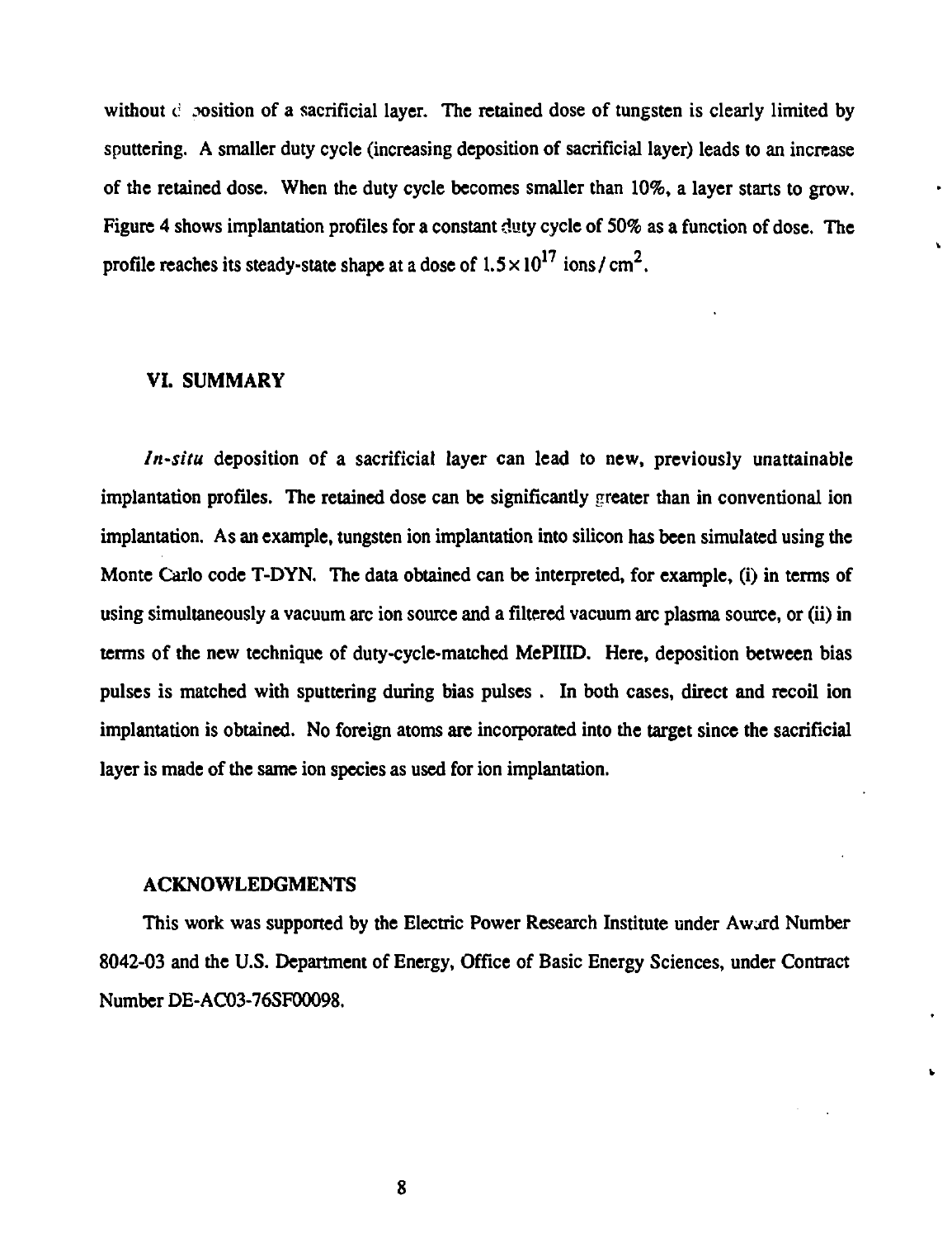#### REFERENCES

- [1] L. Clapham, J. L. Whitton, M. C. Ridgway, N. Hauser and M. Petravic, *J. Appl. Phys.* 72 (1992)4014.
- [2] A. I. Ryabchikov, S. V. Doktjarev, and I. B. Stepanov, *Rev. Sci. Instrum.* **65** (1994) 3126.
- [3] A. M. Tolopa, *Rev. Sci. Instrum.* **65** (1994) 3134.
- [4] I. G. Brown, *Rev. Sci. Instrum.* **65** (1994) 3061.
- [5] S. Anders, A. Anders, and I. G. Brown, /. *Appl. Phys.* 74 (1993) 4239.
- [6] J. R. Conrad, *Materials Science and Engineering* **A116** (1992) 197.
- [7] I. G. Brown, A. Anders, S. Anders, M. R. Dickinson, I. C. Ivanov, R. A. MacGill, X. Y. Yao and K.-M. Yu, *Nucl. Intrum. Meth. Phys. Res.* **B80/81** (1993) 1281.
- [8] A. Anders, S. Anders, I. G. Brown, M. R. Dickinson and R. A. MacGill, *J. Vac. [Sci.Technol.E12](http://Sci.Technol.E12)* (1994) 815.
- [9] J. P. Biersack, S. Berg, C. Nender, *Nucl. Instrum. Methods Pkys. Res.* **B59/60** (1991) 21.
- [ 10] J. P Biersack, *Nucl. Instrum. Methods Phys. Res.* **B27** (1987) 257.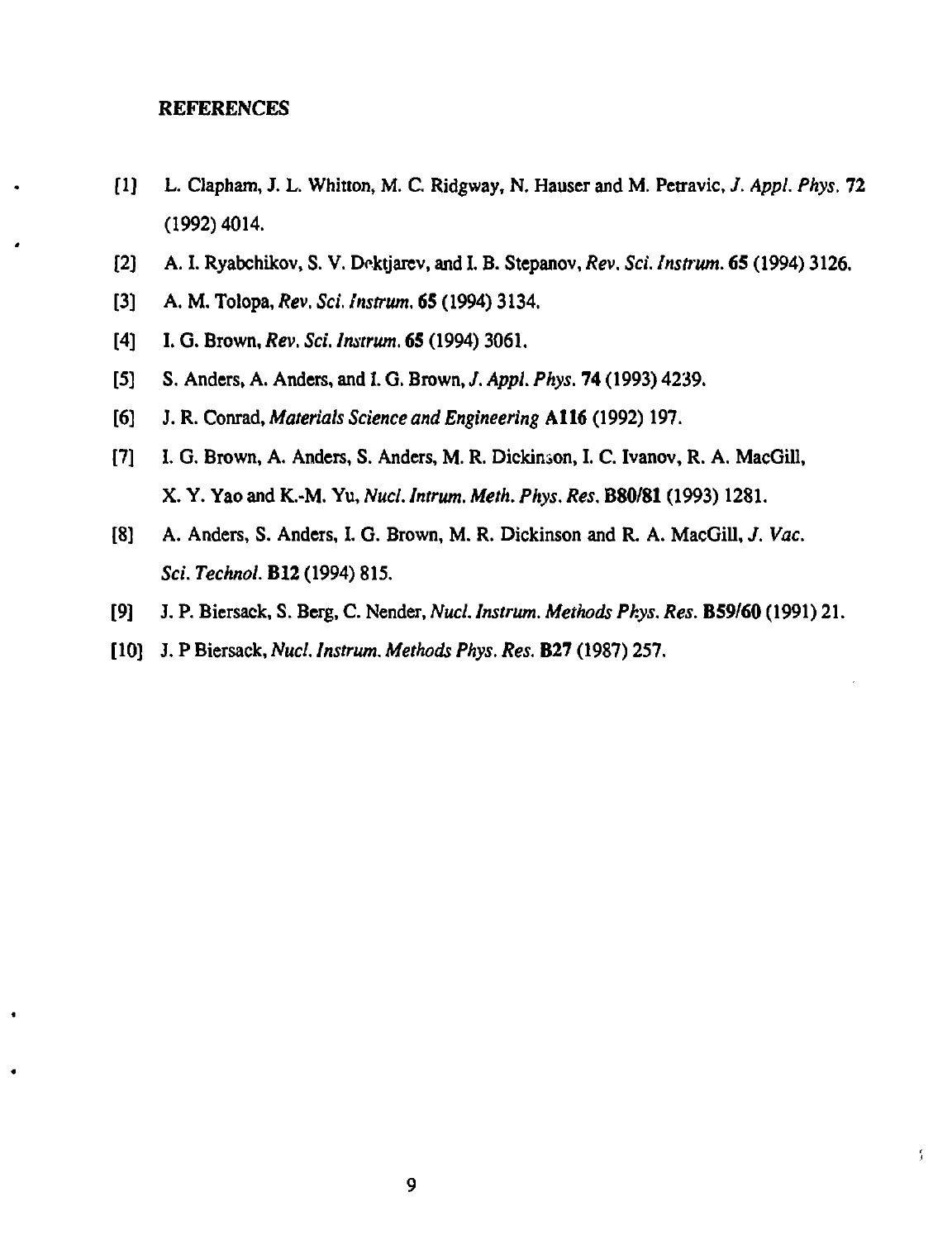#### **FIGURE CAPTIONS**

- **Fig. 1 Schematic setup of** *in-situ* **deposition of sacrificial layers using filtered vacuum arc plasma sources while implantation is done using a vacuum arc ion source.**
- **Fig. 2 Schematic setup of** *in-situ* **deposition of sacrificial layers using the MePIIID technique.**
- Fig. 3 Monte-Carlo simulation of tungsten ion implantation (75 keV,  $2 \times 10^{17}$  ions / cm<sup>2</sup>) into **silicon. The bias duty cycle corresponds to the number of energetic ions per deposited ions.**
- **Fig. 4 Monte-Carlo simulation of tungsten ion implantation (75 keV, 50% duty cycle) into silicu.i as a function of dose.**

**\*** 

 $\bullet$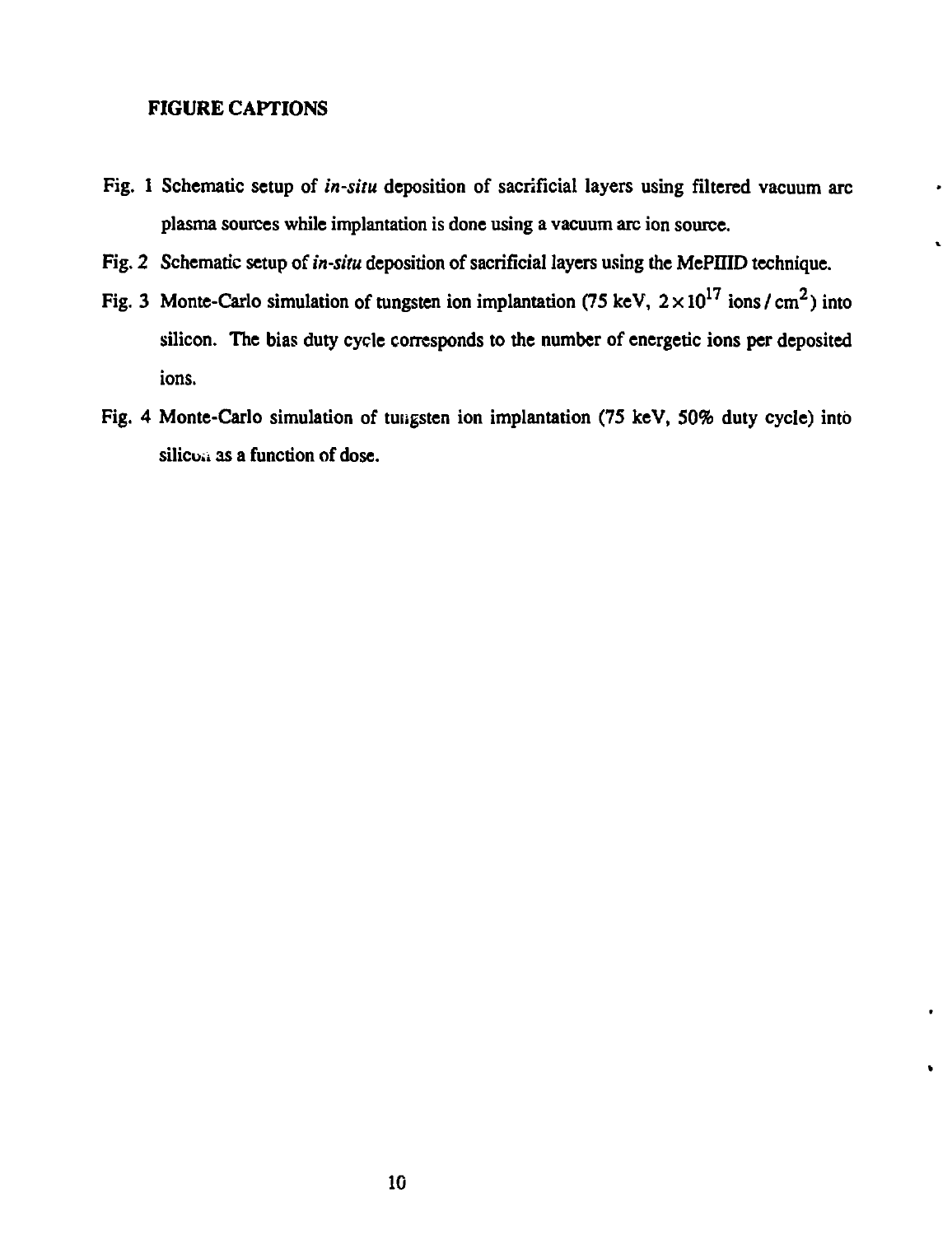

 $\ddot{\phantom{a}}$ 

ź

 $\ddot{\phantom{a}}$ 

 $\bullet$ 

Fig. 1

 $\sim$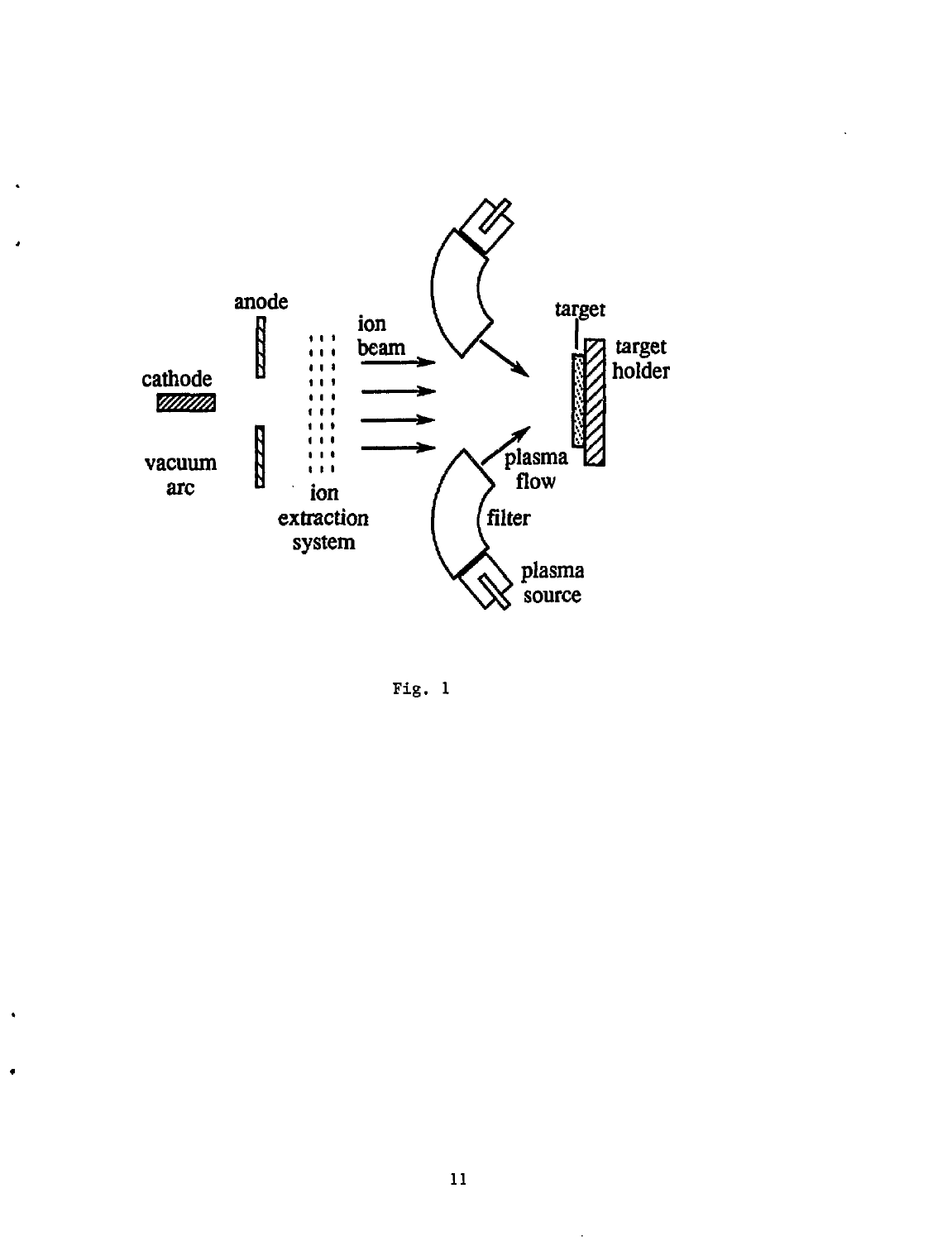

 $\bullet$ 

 $\ddot{\phantom{0}}$ 

 $\ddot{\phantom{0}}$ 

 $\bar{z}$ 

Fig. 2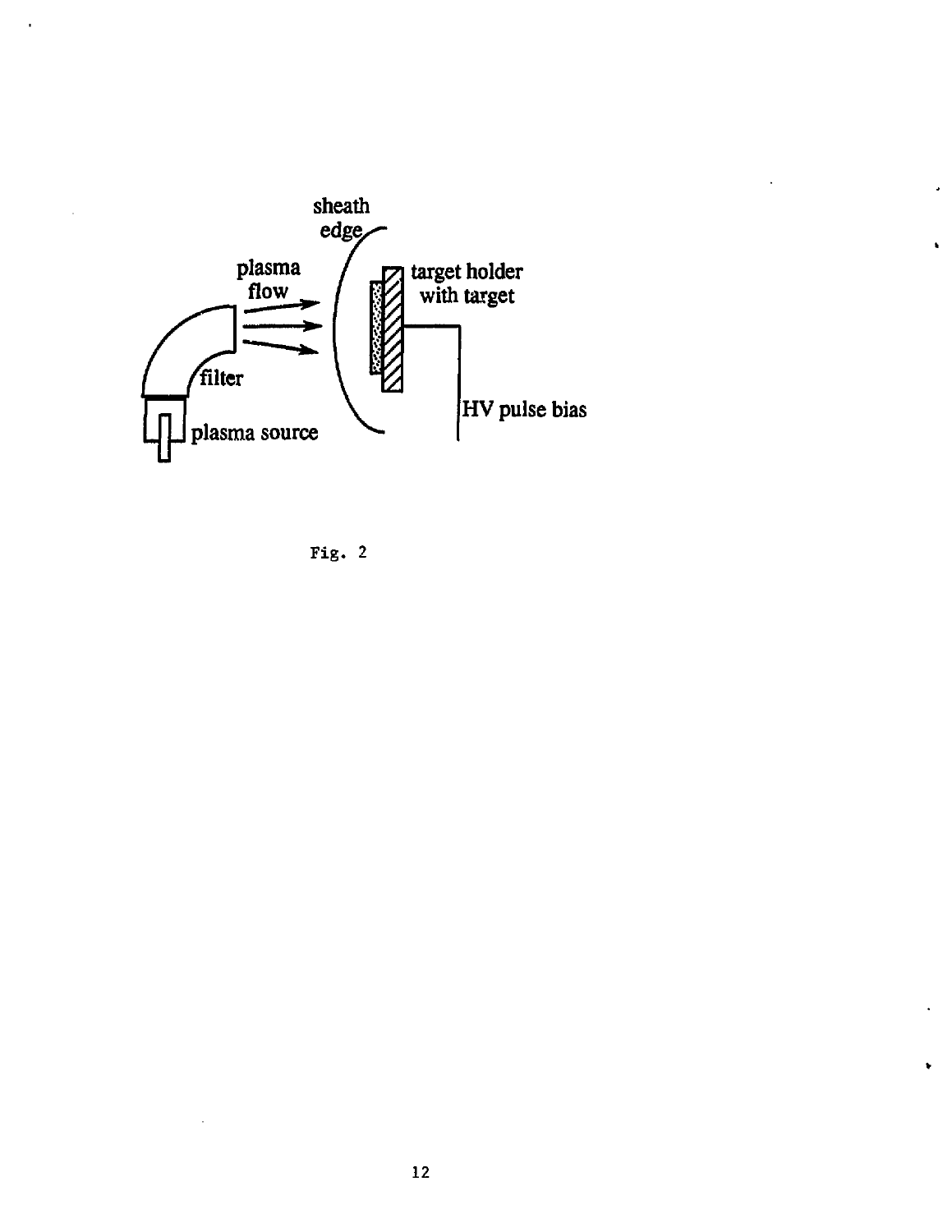

Fig. 3